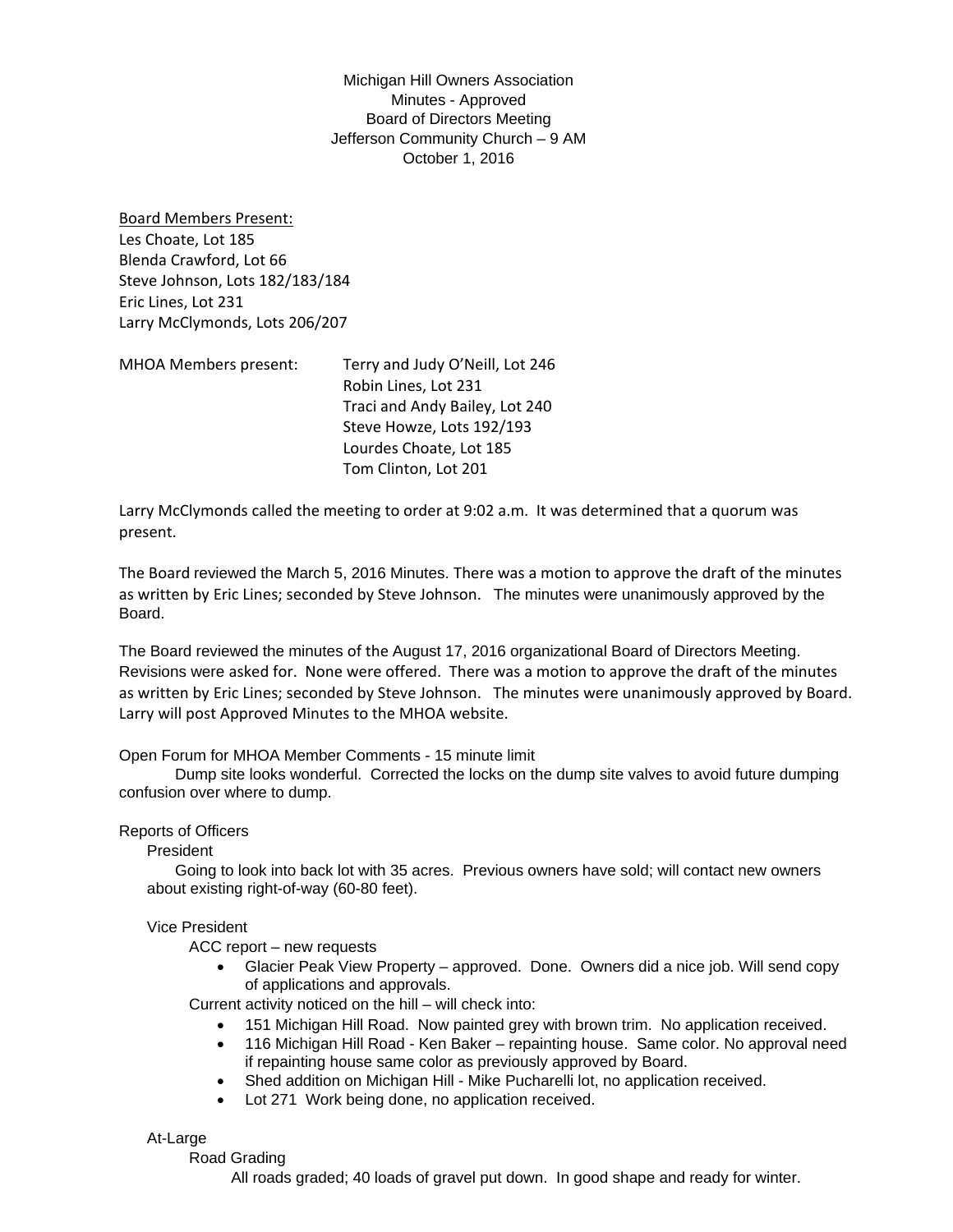# Dump site:

 Four board members worked on dump site. Put in PVC culvert to protect entrance and exit sites. Lids screwed down and made secure. One is open with combination lock for access of lot owners. Ground sloped for protection of PVC openings.

Snow plowing: Both trucks are up and ready to go.

Augmentation Pond: May need to release some water. Received email from Garver Brown regarding call for water. Valve is leaking, will correct that at time of release of water.

#### **Treasurer**

Treasurer report:

\$60,000 in savings. \$4,109.22 in checking. Outstanding bill: maintenance on the grader. Twelve people have not paid dues; will look into liens on property sold. May need to file one lien.

#### **Secretary**

Nothing to report.

# Old Business

Working on the details to coordinate the burning of the slash pit. Still working on documentation which involves an Online application. Requires additional support to complete documentation from the state. There is a new program for managing controlled burns in the state. Walt Kendall will be pushing up the slash in the upcoming weeks; must be aware of cattle currently grazing in the area. Taxes are now agricultural on that piece of ground.

# New Business

CIC Association Documents, HOA Status Letter and Transfer Fee - Property Sale

MHOA is now starting to get request letters for status letters, etc. when properties are under contract to be sold. Specific information from MHOA must be delivered in response to any request from a title company as part of the closing documents for the sale of a property. HOA's are now charging for this service. Putting a packet together for the title company enables MHOA to have new owners sign a document that indicates they have received copies of the MHOA covenant/bylaw documents. This is an emerging responsibility of the MHOA on behalf of sellers. Discussion ensued regarding a reasonable fee to cover costs of meeting these requirements. Suggestions of fee between \$100-175 were made to manage the costs for providing this service. Steve Johnson made motion that the initial fee be \$100 per request pending further review. Seconded by Les Choate. Approved unanimously. Larry will put together a basic package with a checklist. The Board will talk with the association attorney to put together letter which has new owners name, contact information, etc. to be returned with signatures and payment to MHOA at time of closing.

## ACC Complaint - Steve Howze

The Board received an ACC complain about ACC procedures. Steve was asked to explain his complaint. He had read through covenants and looked at specifics which applied to building requirements and design guides. He wondered why they are not being enforced verbatim, specifically, covenants do allow manufactured homes, but must be earth toned. Design of homes should be rustic, western or mountain. Also, siding spec was wood, stone, rough cut lumber, etc. He questioned why are homes being put up that don't meet these specs. Discussion: Complainant was thanked for raising concerns. Some of the design guidelines were taken to court in the late 1990s and tested in the court system. As a result, since the early 2000's the covenants are being closely adhered to. The homes referenced in the complaint were in place prior to that period of time. The ACC must now approve these activities and most homeowners do follow the application process and specification guidelines. However, on occasion some homeowners begin work without the partnership of the ACC. Consequently, when the Board hears of or sees these activities, the ACC must contact these association members and ask that the homeowner complete an ACC application. Permanent changes to the covenants and bylaws must be approved at an annual meeting. In addition, the complaint was submitted to the MHOA attorney (David Furman) as well for his opinion. ACC also reviews new building products for consideration. Action item: Review the guidelines and consider this as an agenda item for annual meeting. Homeowner agreed to create a guideline for homeowners which highlighted steps and pertinent covenant/bylaws which govern building and residence changes.